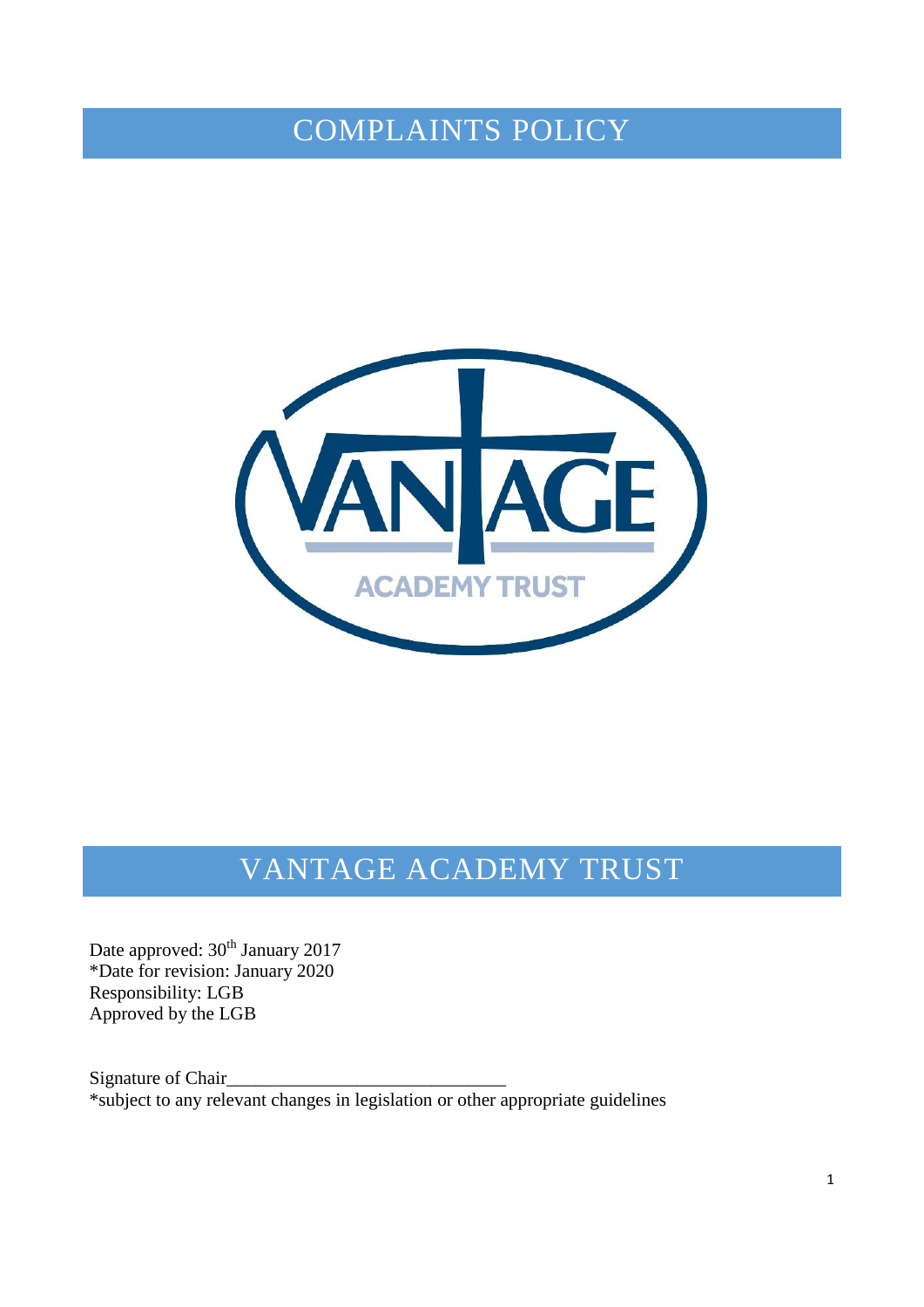# **Contents**

| 1. | <b>Introduction - Complaints Policy</b>                              | Page 2  |
|----|----------------------------------------------------------------------|---------|
| 2. | Dealing with unreasonable complaints                                 | Page 3  |
| 3. | Complaints Procedure - Stage 1 (Heard by Staff Member)               | Page 4  |
| 4. | Complaints Procedure - Stage 2 (Heard by Head Teacher)               | Page 4  |
| 5. | Complaints Procedure - Stage 3 (Governing Body Complaints Committee) | Page 5  |
|    | Appendix 1 - Complaints Forms                                        | Page 8  |
|    | Appendix 2 - Guide for Parents                                       | Page 10 |
|    | Appendix 3 - Guide for Governors                                     | Page 12 |
|    |                                                                      |         |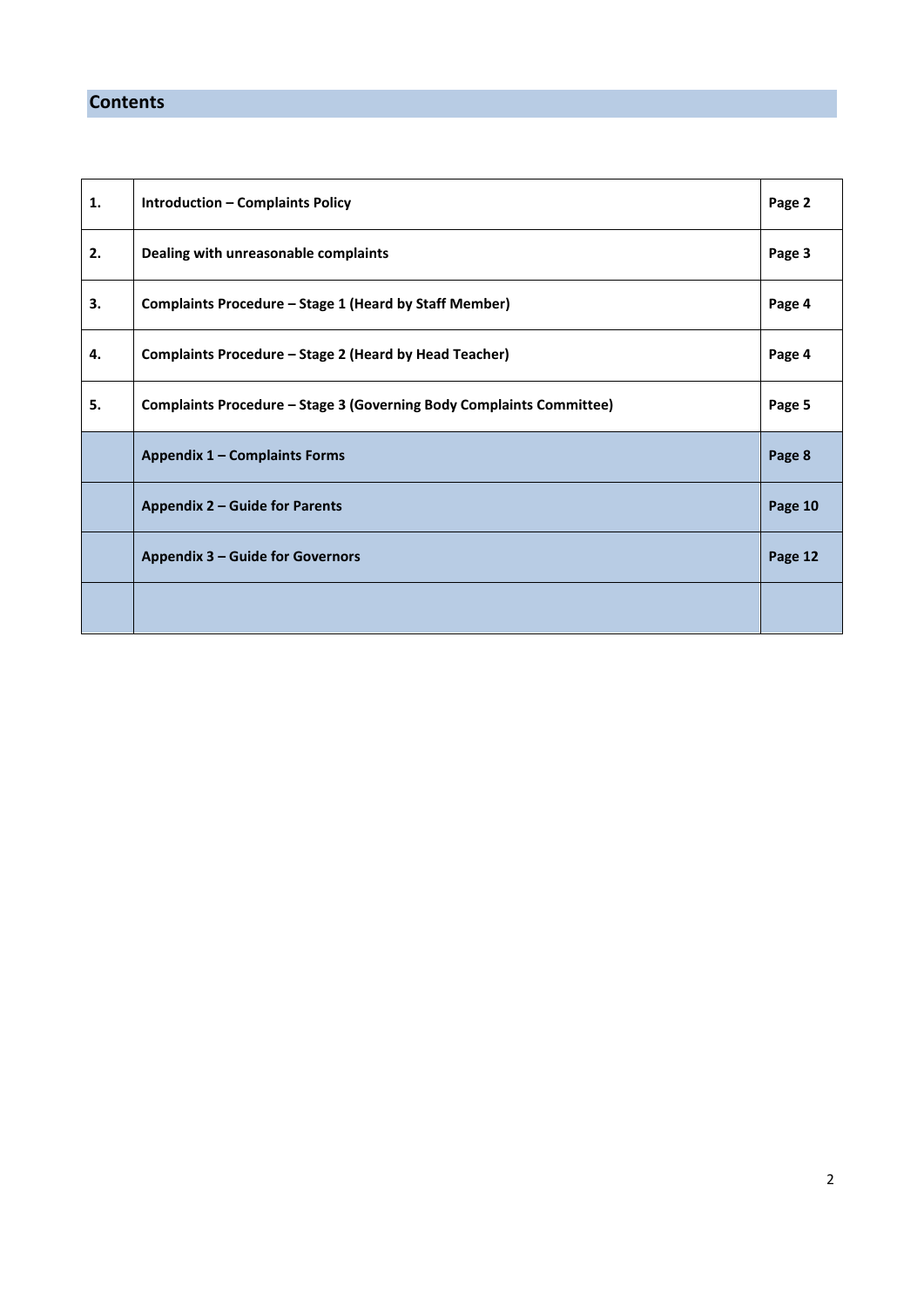## **1. Introduction – Complaints Policy**

St James C.E Primary School has a complaints procedure which will ensure we respond to complaints as quickly and effectively as possible. The procedure will set out exactly what will happen with a complaint and how long the process will take. The procedure will be used to deal with complaints relating to the school and any community facilities or services that the school provides. We value all comments about our school and we will endeavour to address your concerns at the earliest stage possible. The formal procedures will need to be invoked when initial attempts to resolve the issue are unsuccessful and the person raising the concern remains dissatisfied and wishes the matter to be heard by an impartial committee of the Governing Body. In the first instance complaints should be directed to a member of staff who will refer the issue to the most appropriate person. If the complaint concerns the Head Teacher or a Governor you should contact the Chair of Governors in writing via the school. If the complaint is about the Chair of Governors, you should write to the Clerk to the Governors who will convene the complaints committee appointed from the Governing Body, and stage three of this procedure will apply. In this instance the Chair of Governors may choose to present the evidence for the school. The clerk may refer to the Local Authority, Governor Support Service/Diocese/Board of Trustees for advice and support on any investigation. When making a complaint it is important you identify your desired outcome, that is what actions you feel might resolve the problem at any stage. Pupils, parents or carers can make a complaint to the school about most aspects of its function including:

- Attitude/behaviour of staff
- Teaching and learning
- Application of behaviour management systems
- Bullying
- Provision of extra-curricular activities
- The curriculum and collective worship

The same complaint could be made jointly by a number of persons, in this case it is expected that a nominee/representative speak on behalf of all complainants, otherwise, all complaints will be dealt with on an individual basis. Members of the general public may make complaints to the school if the school is directly responsible for the issue being complained about e.g.

- Behaviour of pupils during break-times
- Health and safety issues of premises
- Behaviour of staff

These complaints will not fall within the jurisdiction of the Secretary of State or Ofsted, therefore only the Head Teacher and the Governing Body will consider them. This procedure will not be used for a staff grievance or disciplinary procedure. Legal, safeguarding or disciplinary proceedings take precedence over complaints procedures and timescales. A complaint about any community facilities or services provided by any third party through the school premises or using school facilities should be addressed to the third party provider who will have their own complaints procedure. Copies of the complaints procedure for any third party provider are available directly from the provider.

The Governing Body will monitor the level and nature of complaints and review the outcomes on a regular basis to ensure the effectiveness of the procedure and make changes where necessary. Complaints information shared with the whole Governing Body will not normally name individuals. As well as addressing an individual's complaints, the process of listening to and resolving complaints will contribute to school improvement. When individual complaints are heard, any underlying issues that are identified will be addressed. The monitoring and review of complaints by the school and the Governing Body is seen as a useful tool in evaluating a school's performance.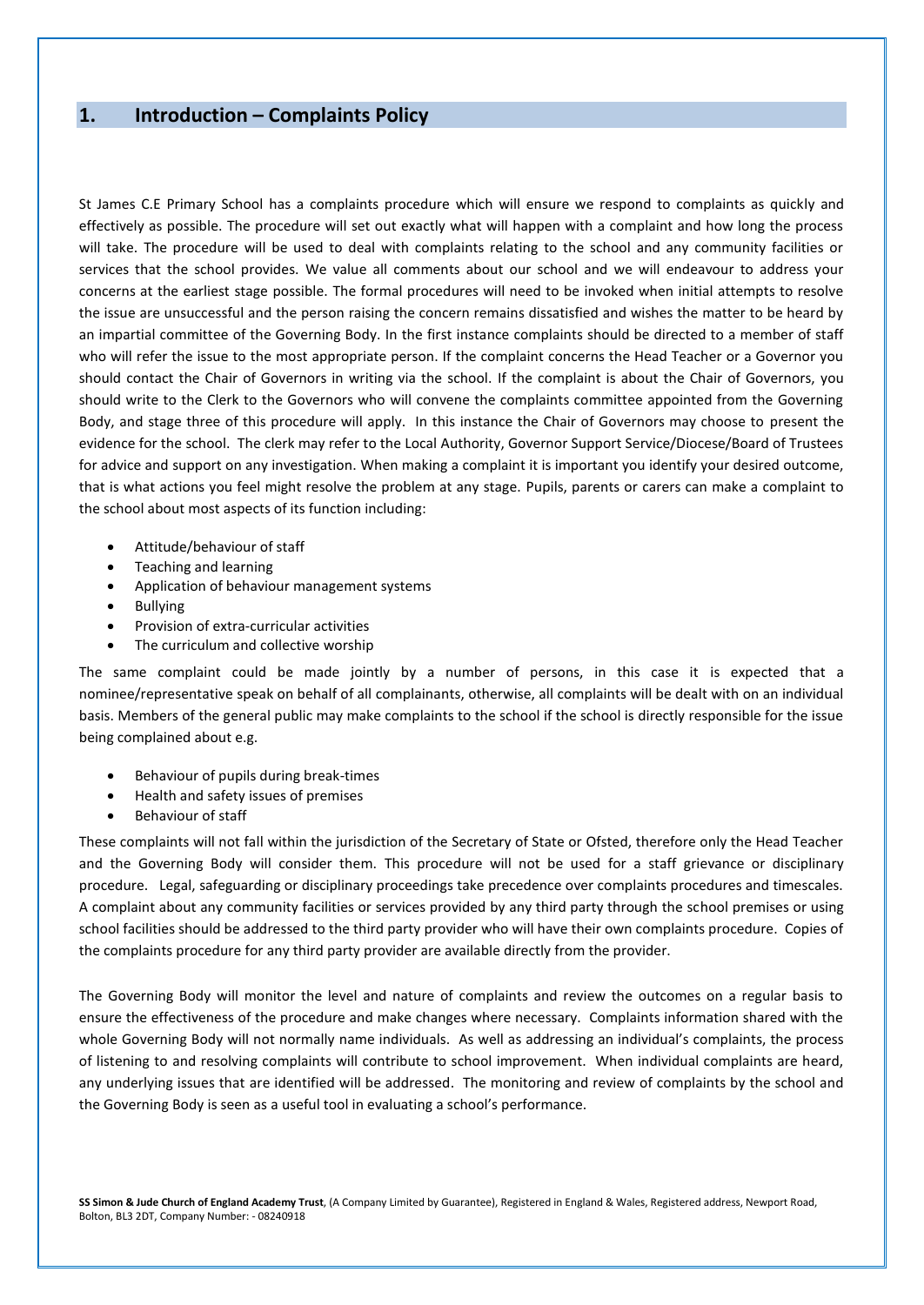The role of the Local Authority/Diocese in school complaints is prescribed by legislation. Local Management of Schools made schools self-managing and therefore responsible for administering procedures that deal with complaints made against them.

## **2. Dealing with unreasonable complaints**

If properly followed, a good complaints procedure will limit the number of complaints that become protracted. However, there will be occasions when, despite all stages of the procedures having been followed, the complainant remains dissatisfied. A complaint can be regarded as unreasonable when the person making the complaint:

- Repeatedly makes the same complaint and refuses to accept the findings of the investigation into that complaint
- Seeks an unrealistic outcome
- Has a history of making unreasonable complaints
- Makes frequent, lengthy, complicated and stressful contact with staff regarding the complaint

A complaint will be considered unreasonable if the person making the complaint does so:

- Maliciously
- Aggressively
- Using threats, intimidation or violence
- Using abusive, offensive or discriminatory language
- Knowing it to be false
- Anonymously

The presumption should be in favour of not restricting access unless it is absolutely necessary. The governors may consider:

- Warnings/contract re future conduct
- Restricting telephone calls to a particular day/time or person
- Restrictions on methods of contact (e.g. in writing)
- Not acknowledging future correspondence that does not present new information
- Temporary suspension of the person's access to the complaints system

The complainant will be informed in writing of any action taken and how long the action will last. They must be advised how to contact the Local Government Ombudsman.

## **3. Complaints Procedure – Stage 1**

#### **Stage One: Complaint Heard by Staff Member**

The vast majority of concerns can be resolved informally. There are many occasions where the class teacher, office staff, or the Head Teacher, can resolve concerns straight away. It is in everyone's best interests that complaints are resolved at the earliest possible stage. Complainants must feel able to raise concerns with members of staff without any formality, either in person, by telephone or in writing. This allows staff to establish whether a person is asking a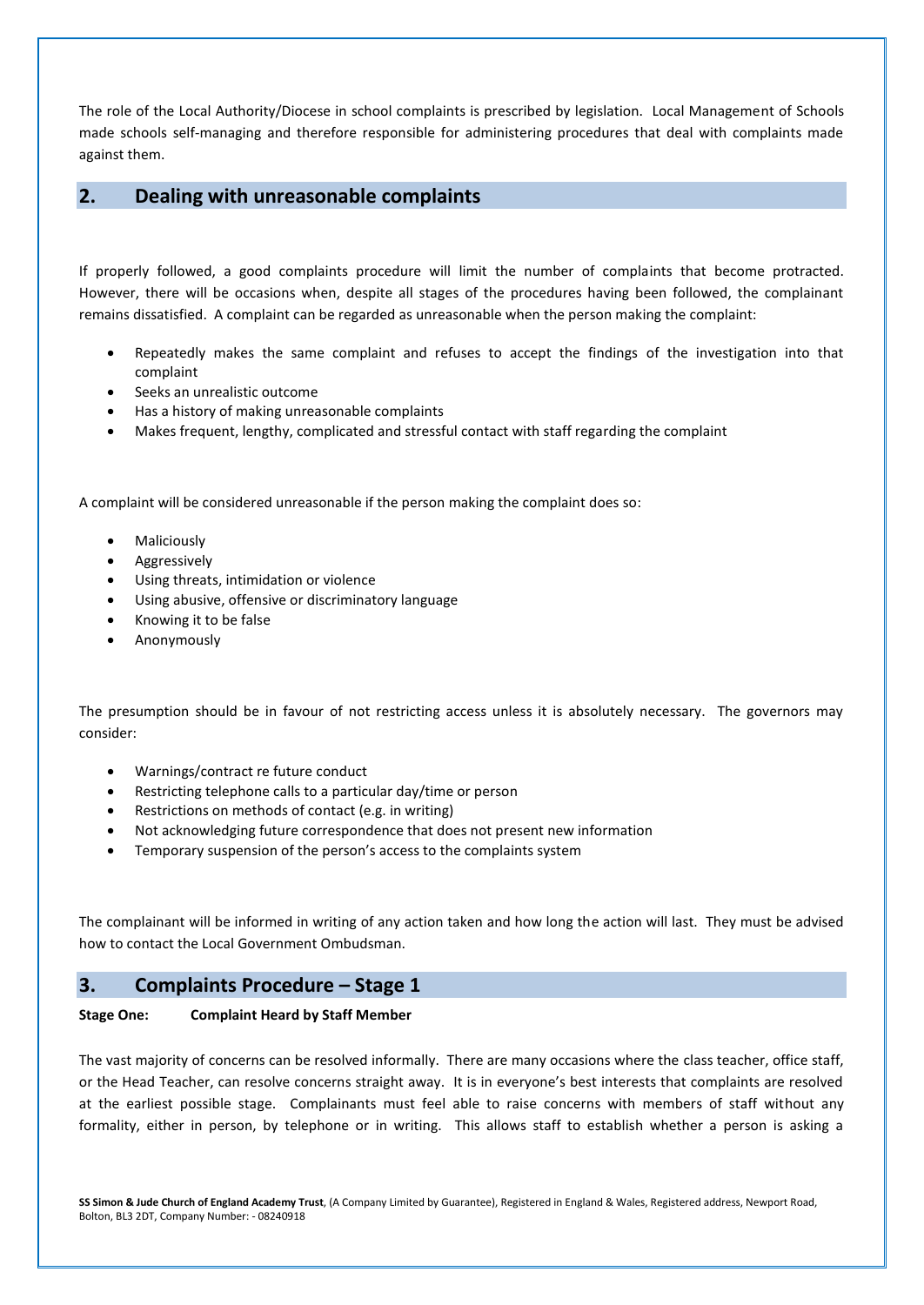question, expressing an opinion or making a complaint. The member of staff first contacted should clarify the nature of the concern and re-assure the complainant that the school wants to hear about it. Once a complaint has been received by a member of staff they should determine whether they are the best person to resolve the complaint. The complaints co-ordinator should be informed of the complaint. St James respect the views of any complainant and if they express a difficulty in discussing their complaint with a particular member of staff the complaints co-ordinator will refer the complainant to another member of staff. Where the complaint concerns the Head Teacher, the complaints co-ordinator will refer the complainant to the chair of governors. If the concern involves any child protection issue, the Head Teacher will inform the relevant Local Authority social care team or Local Authority Designated Officer (LADO). Similarly, if the member of staff directly involved feels too compromised to deal with a complaint, the complaints co-ordinator may consider referring the complainant to another staff member. Once the complaint has been investigated the outcome should be communicated to the complainant and the complaints co-ordinator. Your complaint will be responded to within 10 school days either verbally or in writing. The complainant must also be informed of what do next if they remain dissatisfied with the response. If you remain dissatisfied with the outcome of the investigation into your complaint you should write to the Head Teacher within 10 school days asking for your complaint to be investigated at stage 2.

## **4. Complaints Procedure – Stage 2**

### **Stage Two: Complaint Heard by Head Teacher**

Parents and pupils should be advised of their right to make complaints. Complaints should be made either in writing or by arrangement of an appointment with the Head Teacher. The complainant may choose to use the attached complaints form (se appendix 1). If the complaint is about the Head Teacher the Chair of Governors should deal with the matter using this procedure. If the complainant has difficulty expressing themselves in writing, they should be informed where they can get independent assistance. The Head Teacher may delegate the task of collating the information to another staff member but not the decision on the action to be taken. The person investigating the complaint should be clear what exactly the complaint is and the desired outcome as soon as possible. The Head Teacher should contact the complainant and provide an opportunity for the complainant to discuss their concerns and find solutions. This could be by phone or in a meeting. It should be made clear that the complainant may bring a friend, family member or advocate to any meeting if they wish. Interpreting services should be made available where necessary. The Head Teacher should have another member of staff present to observe and record the meeting and promote staff safety. Care should be taken in these circumstances not to create an intimidating atmosphere for the complainant. If it is necessary to interview pupils as part of the investigation, this should be done in the presence of another member of staff, or in the case of serious complaints e.g. where the possibility of criminal investigation exists, in the presence of their parents. Written notes should be kept of all communications with regard to the complaint and its investigation. The complaint will be investigated and written response will be provided within 10 school days, unless the complaint is complicated and to allow for a full investigation to be carried out an extension of 10 school days will be granted. Where it is deemed necessary to apply an extension to the investigation period this will be communicated to the complainant. The complainant must be informed of the right to take the complaint to stage 3 if they remain dissatisfied.

### **5. Complaints Procedure – Stage 3**

#### **Stage Three: Complaint Heard by Governing Body's Complaints Committee**

Where a complainant remains dissatisfied with the outcome of a complaint at stage two they should write to the Chair of Governors within 10 school days of receipt of the decision of the stage two investigation. The Chair of Governors should first ensure that the complaint has been dealt with at stage two, and the complaint is covered by the school's complaints procedure not other procedures e.g. personnel or child protection. If not the matter should be referred back to the Head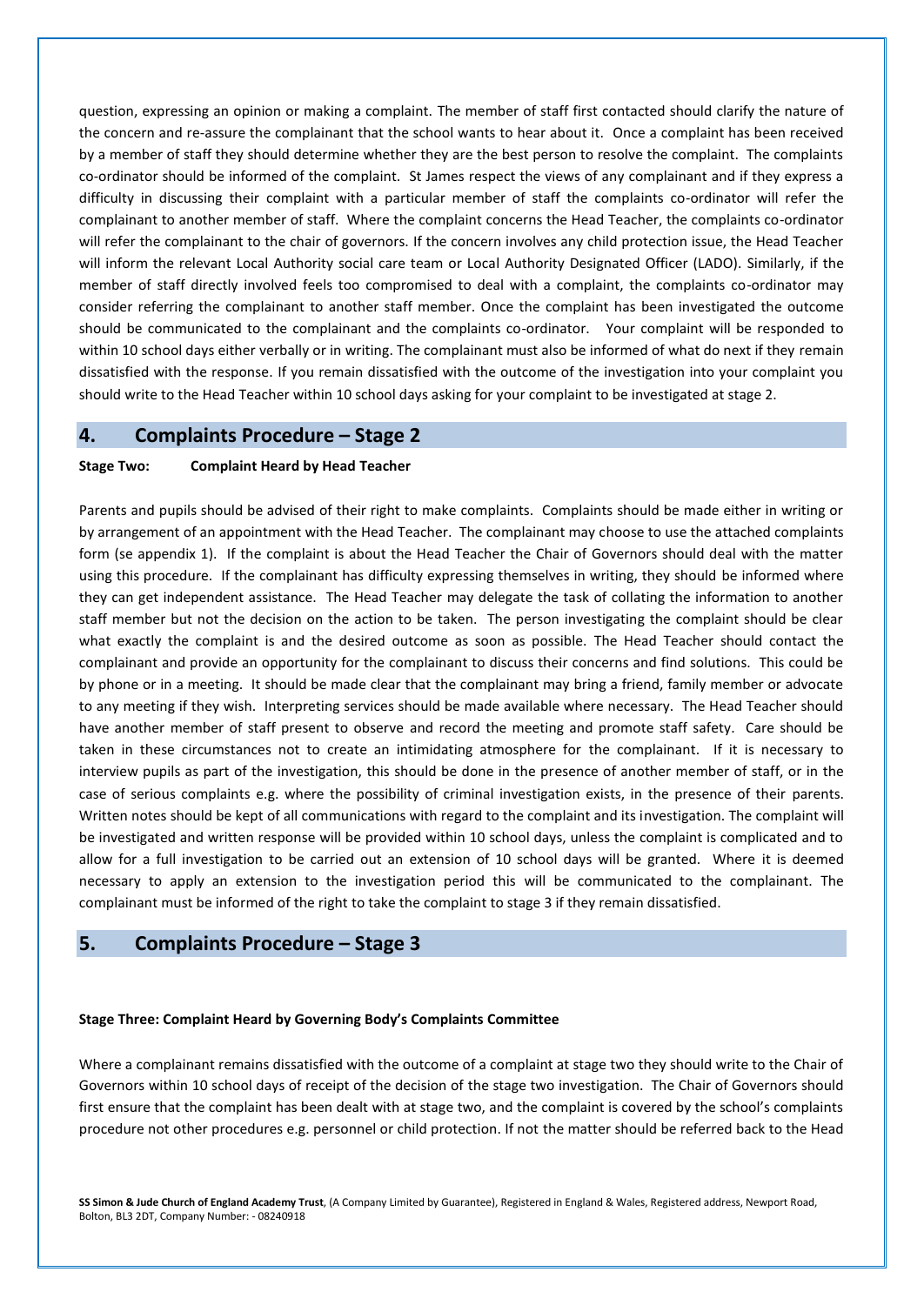Teacher and the Chair of Governors should write to the complainant advising them of the correct procedures. Upon receipt of a letter notifying the complainant is not satisfied with the outcome of a stage two investigation the Chair of Governors should write acknowledging that the complaint has been received. At this point the Chair of Governors may offer mediation as a means of resolving the complaint. Mediation can be facilitated by the Chair of Governors, or if it is felt to be more appropriate an external agency may be used such as Parent Partnership, Bully Free-zone or a professional mediation service. If the matter cannot be resolved through mediation the Chair of Governors should arrange for the Complaints Committee to be convened. The letter should explain that the complainant has the right to submit any further documents or information relevant to the complaint. A deadline for submission of these documents should be given, which should be at least 5 school days before the hearing. A clerk will be appointed who should convene the complaints committee appointed from the Governing Body. The committee should comprise of 3 or 5 governors who have no previous involvement with the complaint, of which one will assume the role of chair for the committee, who will have delegated powers to hear complaints at this stage. The complaint should never be heard by the entire governing body as this could compromise the impartiality of any committee set up for a disciplinary hearing against a member of staff following a serious complaint. The Head Teacher should also be invited to submit a written report for the committee; this may be a copy of the stage two response. The Head Teacher may also invite members of staff directly involved in matters raised by the complainant to respond personally or in writing. The complaints committee should set a timetable for the hearing and should notify the complainant of this. The hearing should be heard within 20 school days of receiving the letter. It is strongly recommended that the complaints hearing meeting be clerked. The clerk would be the contact point for the complainant and be required to:

- set the date, time and venue of the hearing, ensuring that the dates are convenient to all parties and that the venue and proceedings are accessible;
- collate any written material and send it to the parties in advance of the hearing;
- welcome the parties as they arrive to the hearing;
- record the proceedings;
- notify all parties of the committee's decision.

The Clerk should write to inform the committee, Head Teacher, complainant and any relevant witnesses of the date and time of the hearing, giving a minimum of 5 days notice. All documents submitted should be circulated to the committee, the Head Teacher and the complainant. The complainant will be notified of their right to have a friend, family member, advocate or interpreter present if they wish. The Chair of Governors should ensure that minutes are taken at the complaints committee meeting. The committee should be open-minded and independent. The aim of the meeting should be to resolve the complaint and achieve reconciliation between the school and the complainant. However, it may sometimes only be possible to establish the facts and make recommendations that satisfy the complainant that their concern has been taken seriously. The decision of the Committee must be final as they have been delegated authority by the Governing Body to hear and make decisions about the complaint. The hearing should be held in private. Any witnesses (other than the complainant and the Head Teacher) should only attend for the part of the hearing in which they give evidence. Good practice would be that at no point should the Head Teacher or the complainant be left with the complaints committee without the other being present. The committee should remember that the complainants may not be use to formal meetings and may feel inhibited in addressing the committee. It is recommended that the Chair of the committee keep the proceedings as informal as possible. This is particularly important if the complainant is a child.

If either party wishes to introduce new information at the meeting, this should be allowed. The meeting should then be adjourned for a short period to allow other parties to review and respond to this information. The meeting should allow for

- The complainant to explain their complaint and the Head Teacher to explain the school's response
- Witnesses to be brought by the complainant or the Head Teacher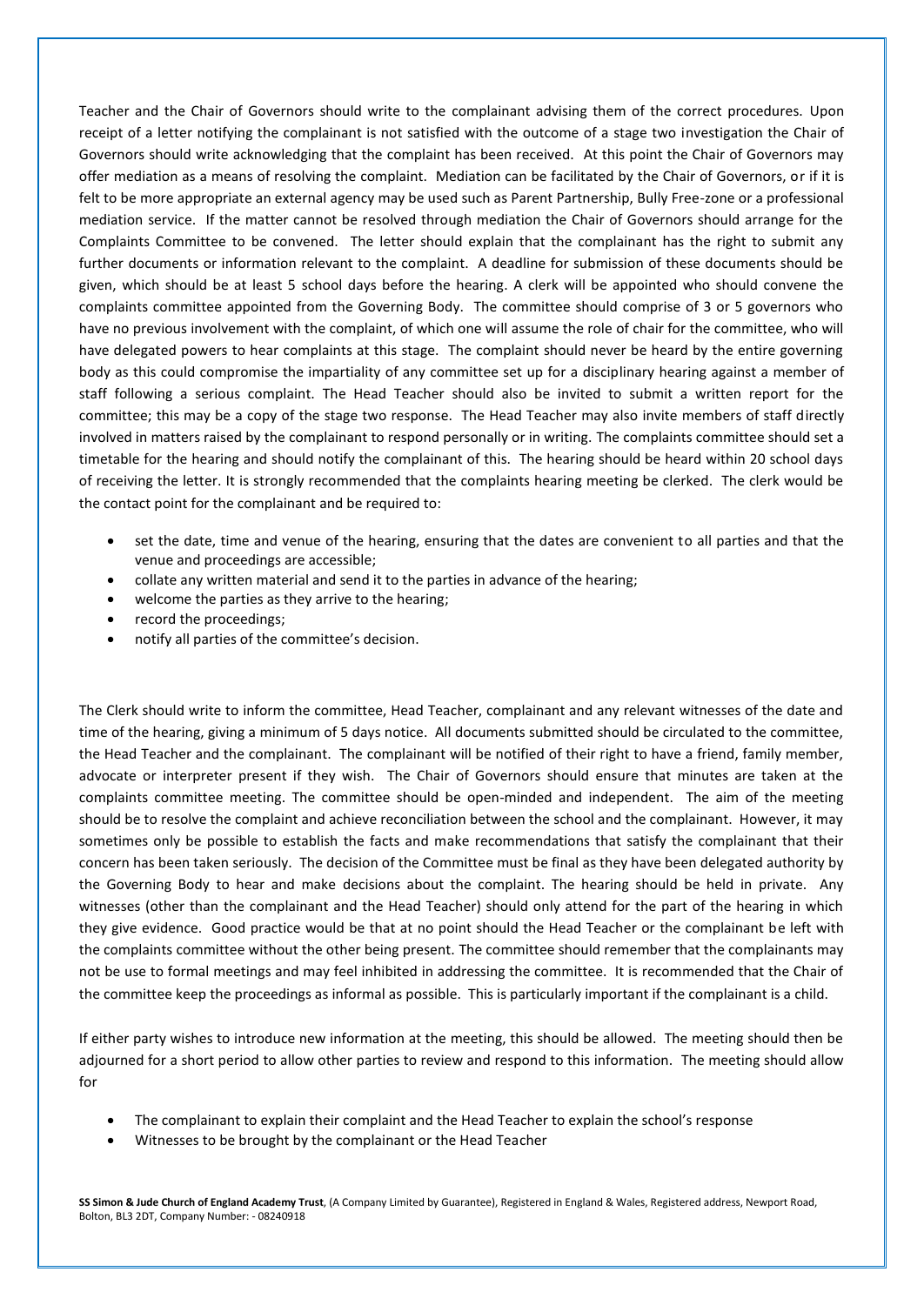- The Head Teacher and the complainant to ask questions of each other and any witnesses
- The committee to ask questions of the complainant, Head Teacher and any witnesses
- The complainant and the Head Teacher to summarise their position

The Chair of the Committee should thank the complainant and Head Teacher for their attendance and request they leave the meeting while the committee consider their decision.

They should then decide:

- Whether to dismiss the complaint in whole or part
- To uphold the complaint in whole or part
- To approve any appropriate action to be taken to resolve the complaint
- Where appropriate, recommend to the Governing Body what action can be taken to prevent similar difficulties in the future

A written response detailing the decisions, recommendations and the basis on which these have been made should be sent to the complainant and the Head Teacher within 5 school days. The school should retain a copy of all correspondence and records of meetings in line with current retention guidelines. If the complaint remains unresolved and you feel that the school has behaved unreasonably about your concerns you can write to the Secretary of State for Education:

**The Secretary of State Department for Education Sanctuary Buildings Great Smith Street London SW1P 3BT**

Ofsted will also consider a complaint if they affect the school as a whole. For example:

- The school is not providing a good enough education
- The pupils are not achieving as much as they should, or their different needs are not being met
- The school is not well led and managed, or is wasting money
- The pupils' personal development and wellbeing are being neglected

Ofsted can be contacted on 08456 404045 or email [enquiries@ofsted.gov.uk](mailto:enquiries@ofsted.gov.uk)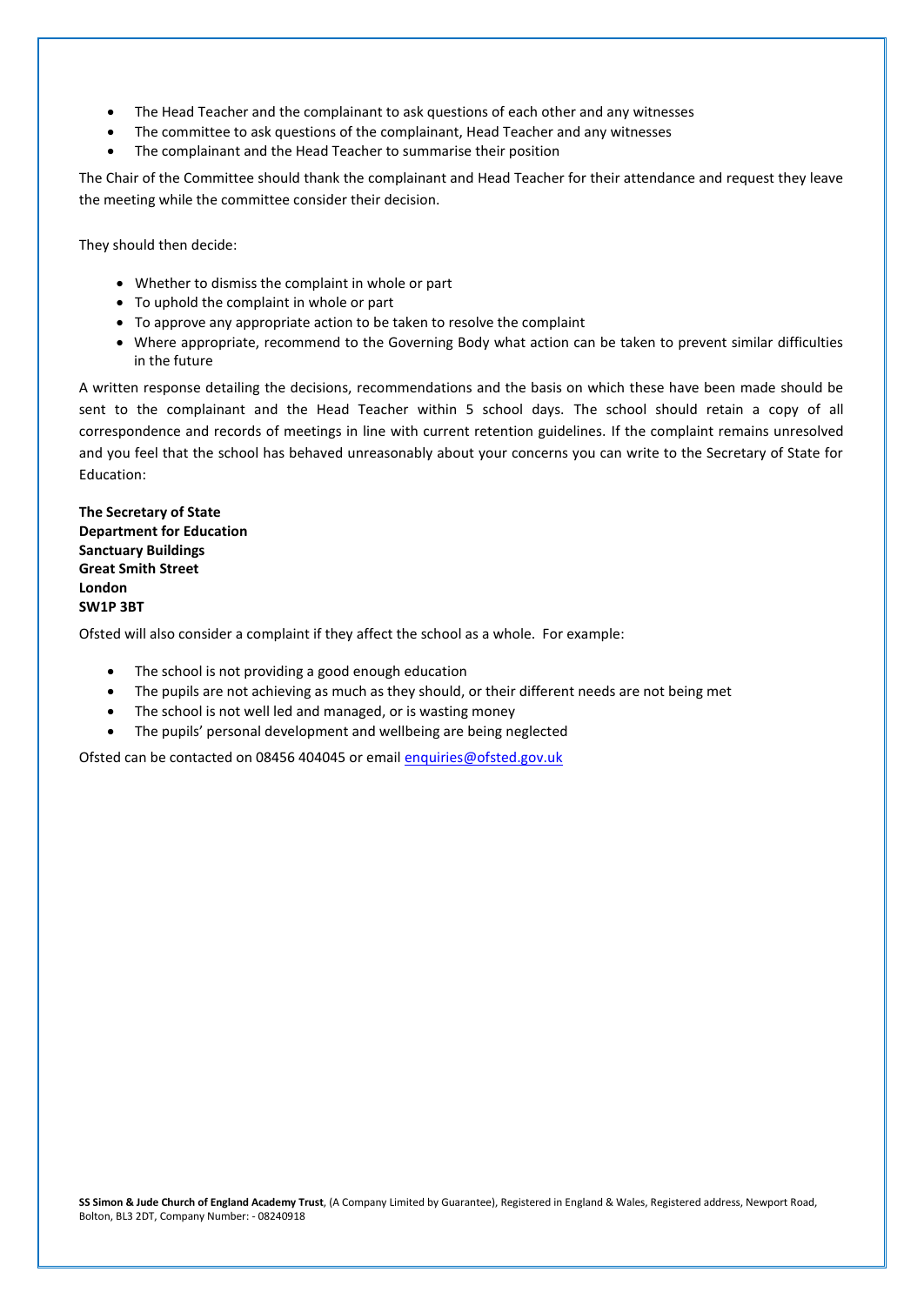|                                    |                                                      | <b>Appendix 1</b>                                                                                                                                   |  |  |  |
|------------------------------------|------------------------------------------------------|-----------------------------------------------------------------------------------------------------------------------------------------------------|--|--|--|
| <b>St James C.E Primary School</b> |                                                      |                                                                                                                                                     |  |  |  |
|                                    | <b>School Complaints Form</b><br>(Stage 3 Complaint) |                                                                                                                                                     |  |  |  |
|                                    |                                                      | PLEASE COMPLETE AND RETURN TO MR P MASON (COMPLAINTS CO-ORDINATOR)<br>WHO WILL ACKNOWLEDGE RECEIPT AND EXPLAIN WHAT ACTION WILL BE TAKEN            |  |  |  |
| Surname:                           | <b>First Name:</b>                                   | Title:                                                                                                                                              |  |  |  |
| <b>Address:</b>                    |                                                      |                                                                                                                                                     |  |  |  |
|                                    | Postcode:                                            |                                                                                                                                                     |  |  |  |
| <b>Home Tel:</b>                   | <b>Work Tel:</b>                                     |                                                                                                                                                     |  |  |  |
| Mobile:                            | Email:                                               |                                                                                                                                                     |  |  |  |
| <b>Pupil's Name (if relevant):</b> |                                                      |                                                                                                                                                     |  |  |  |
|                                    | Your relationship to pupil (if relevant):            |                                                                                                                                                     |  |  |  |
|                                    |                                                      |                                                                                                                                                     |  |  |  |
|                                    | Bolton, BL3 2DT, Company Number: - 08240918          | SS Simon & Jude Church of England Academy Trust, (A Company Limited by Guarantee), Registered in England & Wales, Registered address, Newport Road, |  |  |  |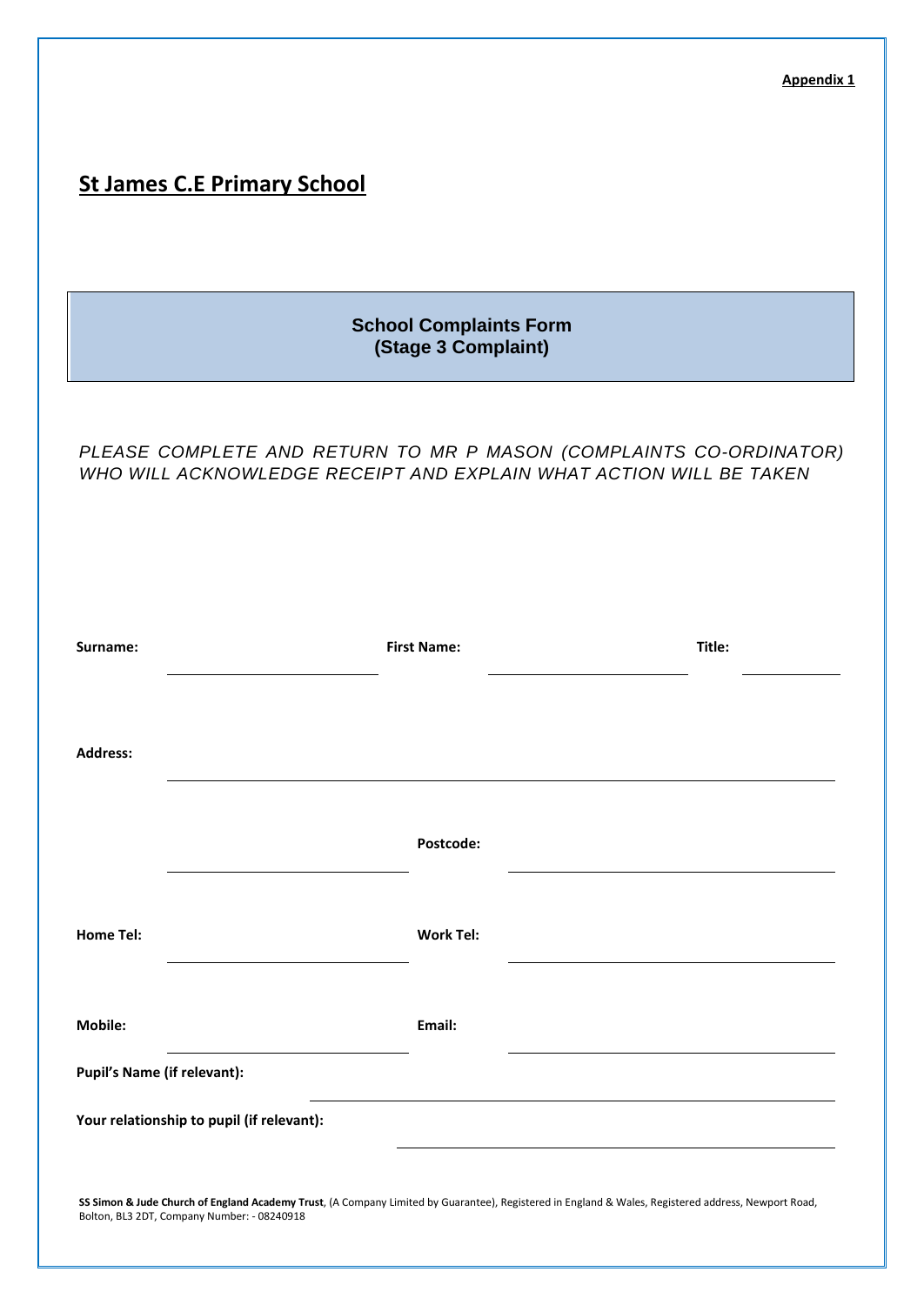**1. Please give details of your complaint: (continue on a separate sheet if necessary)**

**2. What action, if any, have you already taken to try and resolve your complaint.** 

**(Who did you speak to and what was the response?)**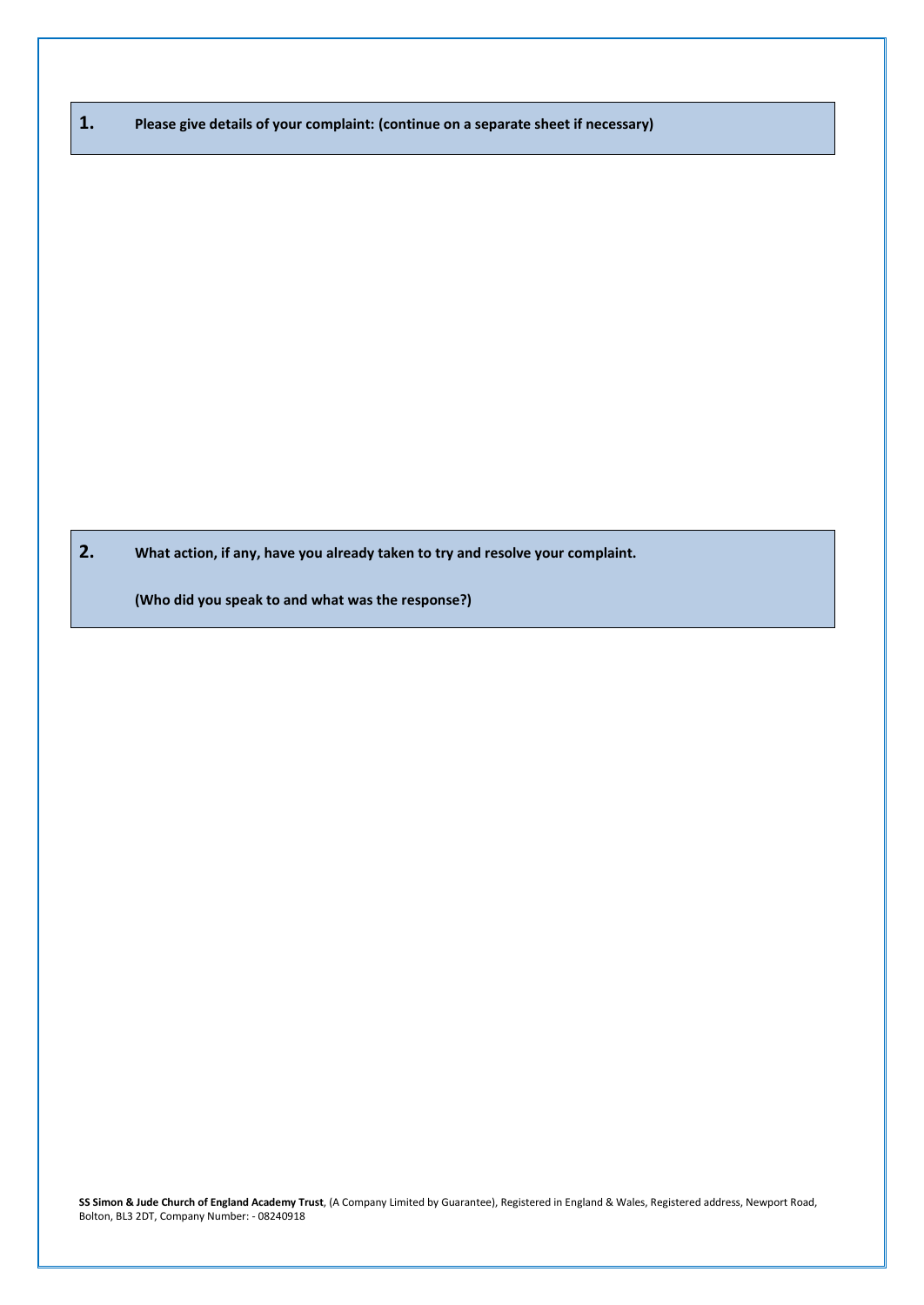| 3.<br>What actions do you feel might resolve the problem at this stage? |  |
|-------------------------------------------------------------------------|--|
|-------------------------------------------------------------------------|--|

**4. Are you attaching any paperwork? If so, please give details.**

**Signed:** <u>**Date: Date: Date: Date: Date: Date: Date:** <u>**Date: Date: Date: Date: Date: Date: Date: Date: Date: Date: Date: Date: Date: Date: Date: Date: Date: Date: Date: D</u></u>**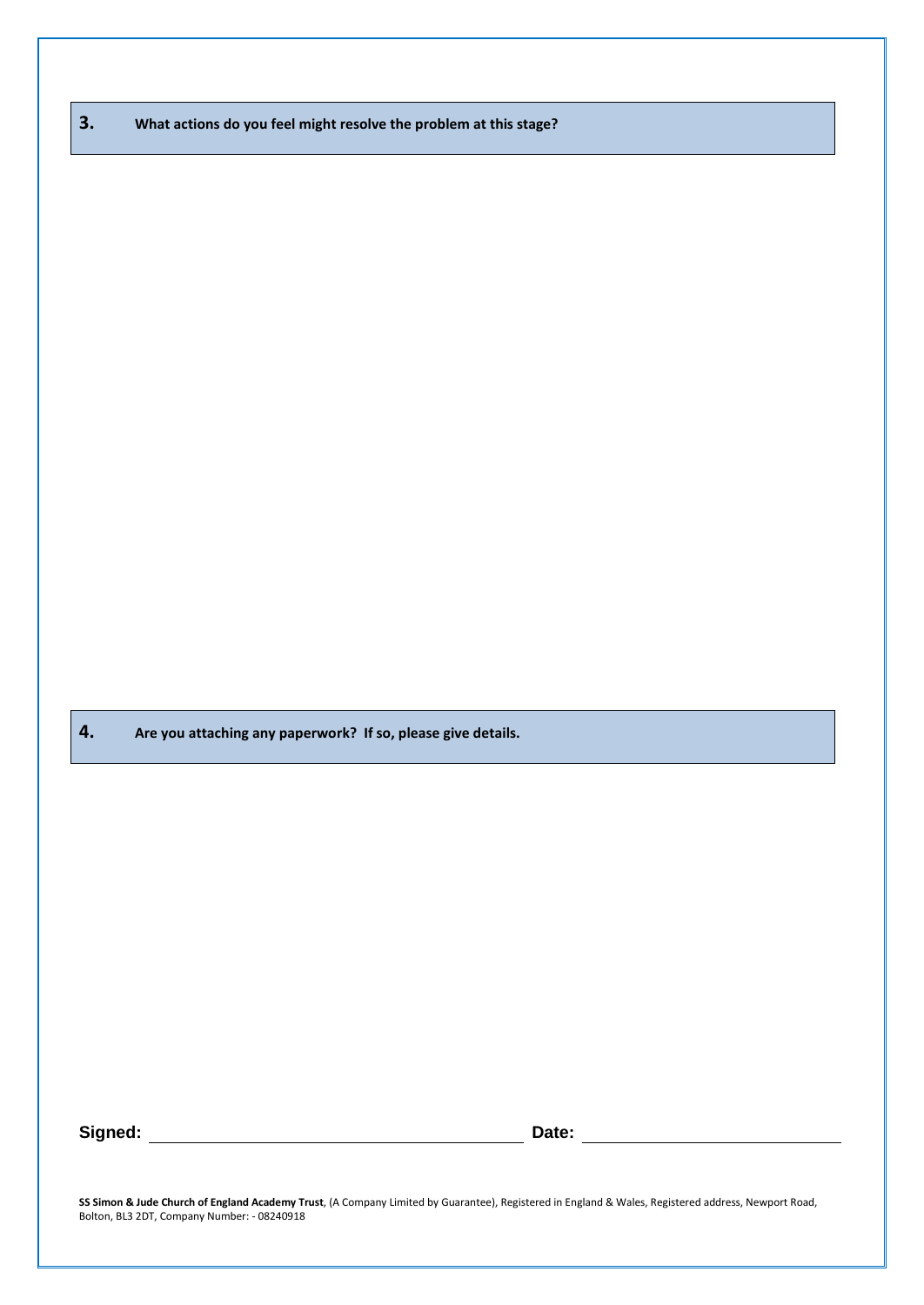**After completion please send this form to:**

**Mr D. Petticrew**

**St James C.E. Primary School** 

**Stelling Street**

**Gorton**

**M18 8LW**

**OFFICIAL USE**

Date Acknowledgement Sent:

Acknowledgement Sent by who:

Complaint Referred to:

Date: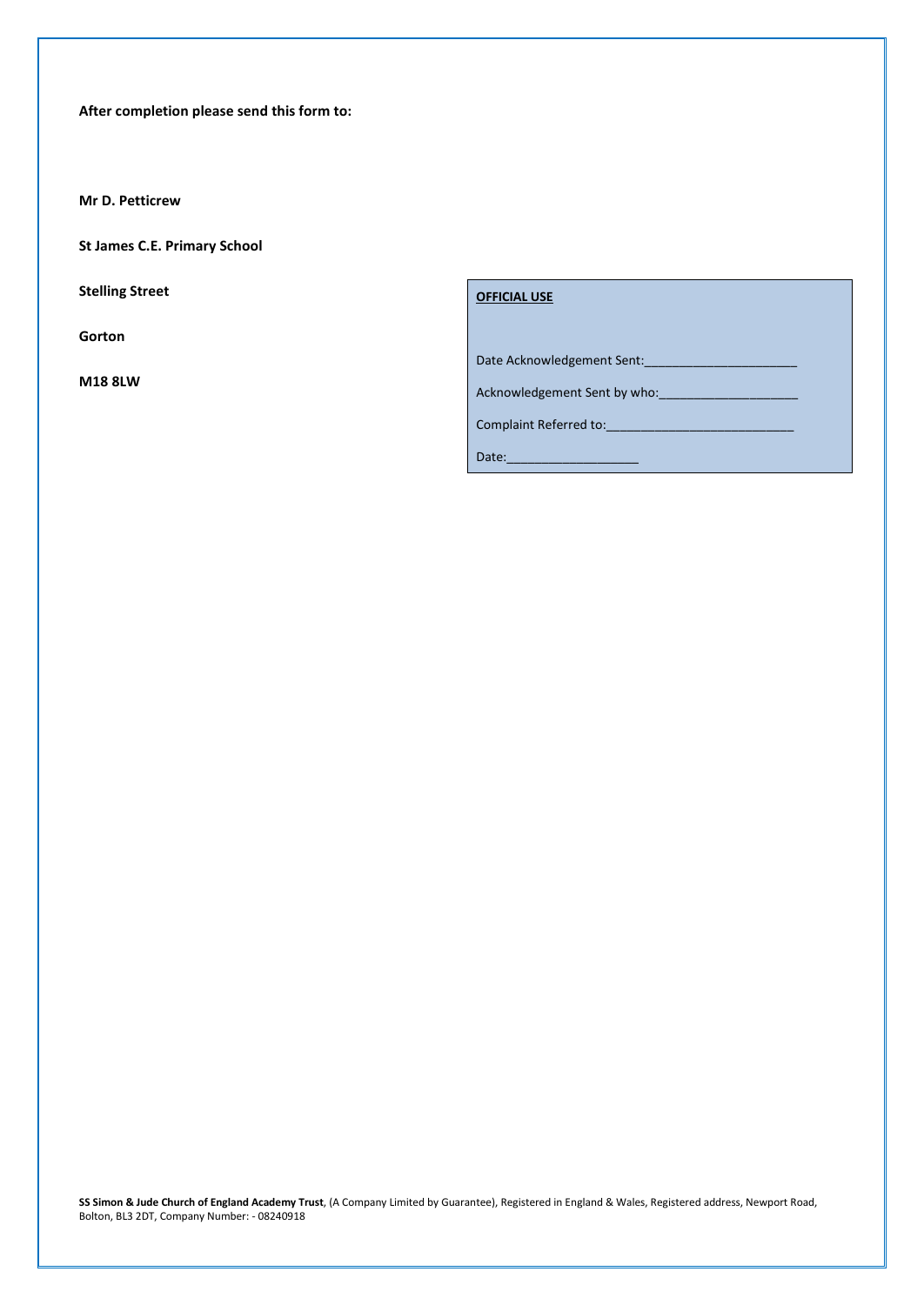# **St James C.E Primary School**

# **School Complaints Procedure**

# **A Guide for Parents**

St James C.E Primary School have a complaints procedure to ensure we respond to complaints as quickly and as effectively as possible. (A copy of the full policy can be obtained from the School). This procedure is to deal with complaints relating to the school and any community facilities or services that the school provides. We value all comments about our school and we will endeavour to address your concerns at the earliest stage possible to prevent escalation to the formal stage and a protracted complaint that can be distressing for all involved. When making a complaint it is important you identify your desired outcome, that is what actions you feel might resolve the problem at any stage. If the complaint concerns the Head Teacher or Governors you should contact the Chair of Governors directly in writing. If you are not satisfied with the action taken by the Chair of Governors you should contact the Local Authority/Diocese/ Board of Trustees.

#### **Stage One: Complaint Heard by Staff Member**

The vast majority of concerns can be resolved informally. There are many occasions where the class teacher, office staff, or the Head Teacher, can resolve your concerns straight away. It is in everyone's best interests that complaints are resolved at the earliest possible stage. Once the complaint has been investigated the outcome will be communicated to you. Your complaint will be responded to within 10 working days either verbally or in writing. If you remain dissatisfied with the outcome of the investigation into your complaint you should write to the Head Teacher within 10 days asking for your complaint to be investigated at stage 2.

#### **Stage Two: Complaint Heard by Head Teacher**

When a complaint is received at stage 2 it will be acknowledged within 5 school days. The Head Teacher will contact you to provide an opportunity to discuss your concerns and find possible solutions. This could be by phone or in a meeting. You may being bring a friend, family member or advocate to any meeting if you wish. The complaint will be investigated and a written response will be provided within 10 school days, unless the complaint is complicated and to allow for a full investigation to be carried out, an extension of 10 days will be granted. Where it is deemed necessary to apply an extension to the investigation period this will be communicated to you. You have the right to take the complaint to stage 3 if you remain dissatisfied.

#### **Stage Three: Complaint Heard by Governing Body's Complaints Committee**

You should write to the Chair of Governors within 10 school days of receipt of the decision of the stage two investigation. Upon receipt of your letter the Chair of Governors will write acknowledging receipt of your complaint. At this point the Chair of Governors may offer mediation as a means of resolving the complaint. Mediation can be facilitated by the Chair